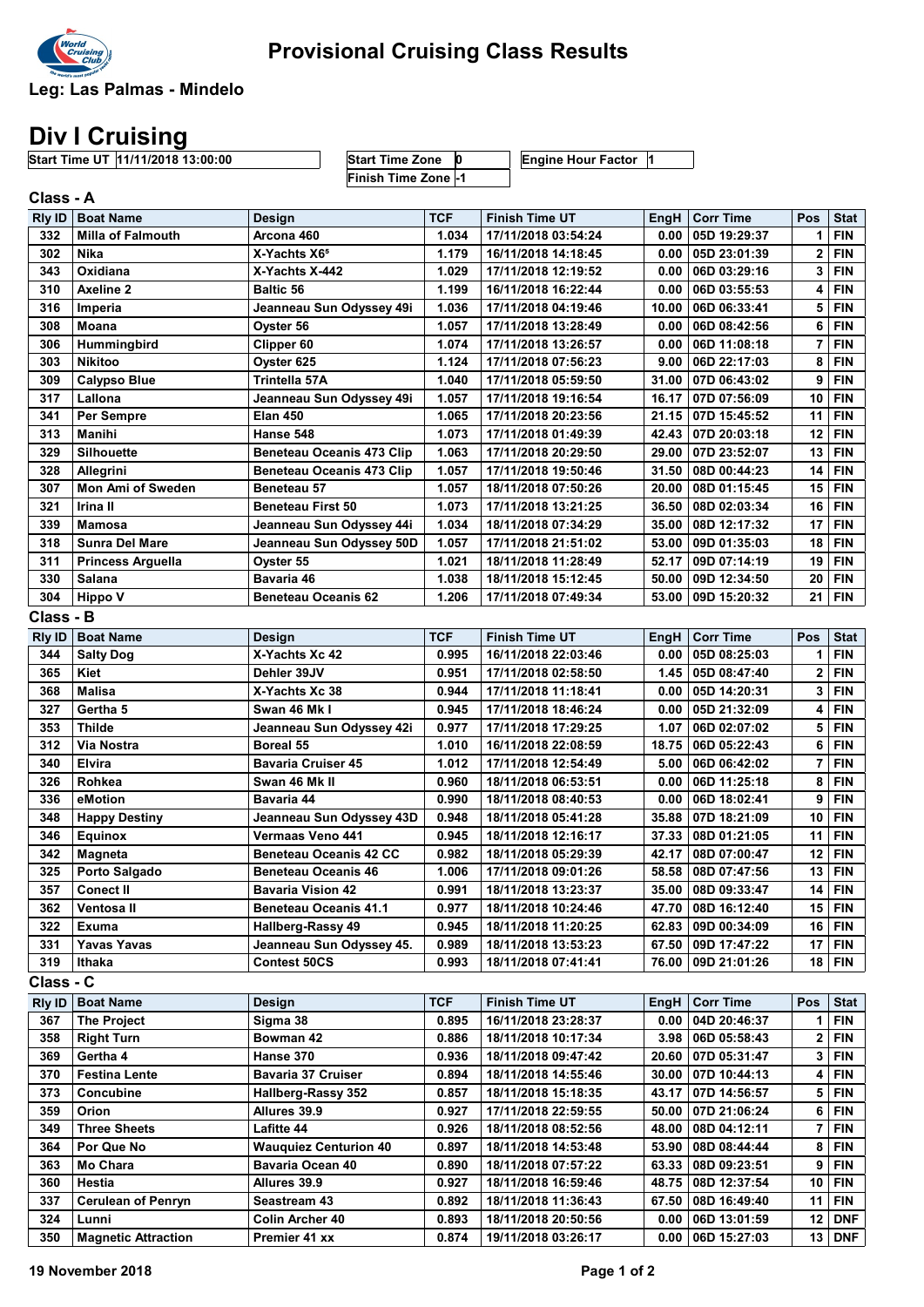## Leg: Las Palmas - Mindelo

| 372 | Ardnagee             | <b>Swan 371</b>           | 0.870 | 19/11/2018 00:20:30 | 43.50 08D 01:52:20 | 14 | <b>DNF</b> |
|-----|----------------------|---------------------------|-------|---------------------|--------------------|----|------------|
| 354 | <b>Itchycoo Park</b> | Moody 42                  | 0.912 | 18/11/2018 23:48:43 | 66.42 09D 07:38:55 | 15 | <b>DNF</b> |
| 371 | Corrvvreckan         | <b>Bavaria Cruiser 37</b> | 0.894 | 19/11/2018 00:57:45 | 72.00 09D 09:15:16 | 16 | <b>DNF</b> |